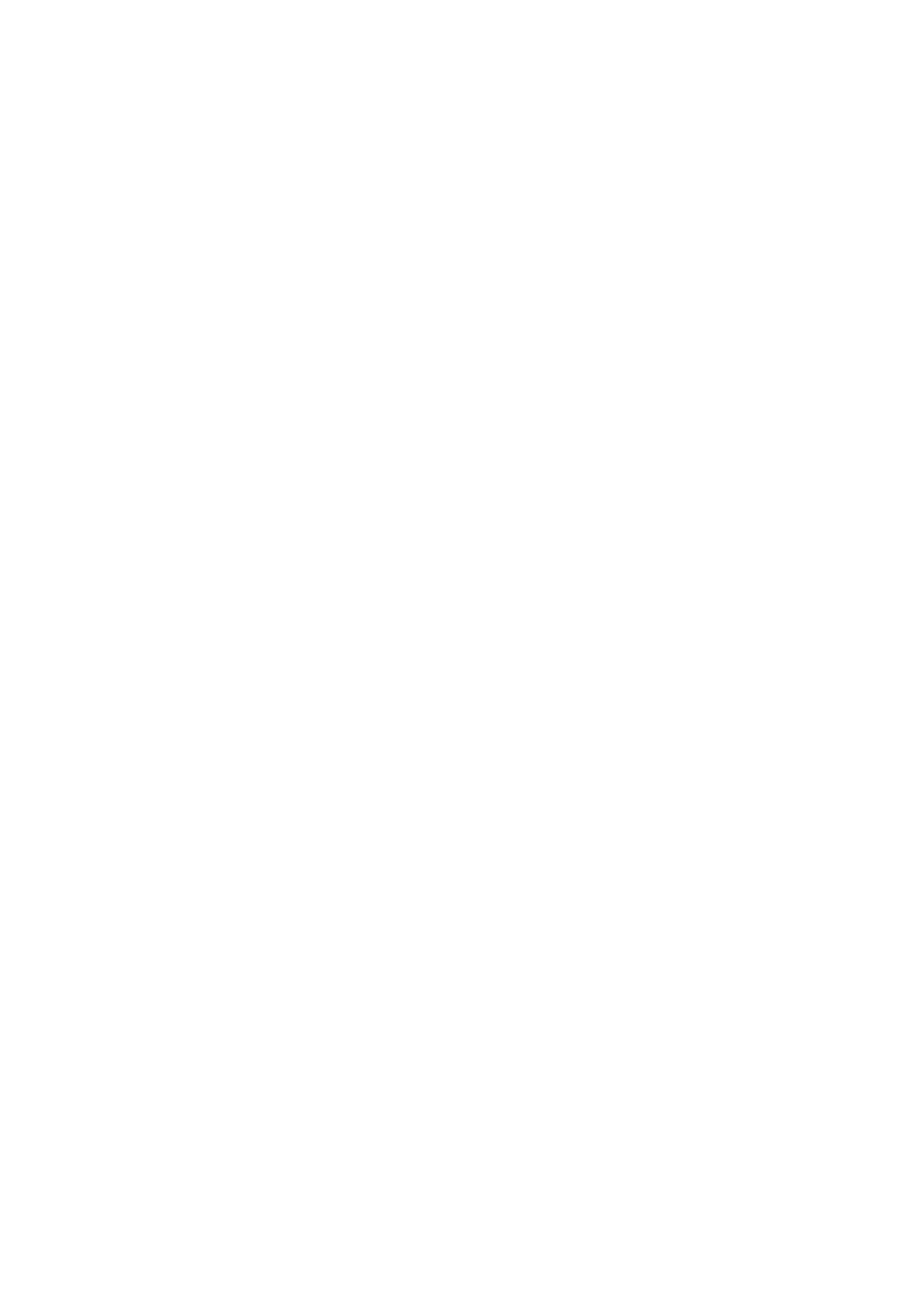فرهنگ مدیریت سال چهارم، شماره دوازدهم، بهار 1385  $65 - 82$  صفحه

# نقش گروههای فشار در شکلدهی خطمشی عمومی

دکتر اسدالله کرد نائیج<sup>1</sup>

چکیدہ

امروزه شناخت گروههای فشار از مباحث مهم در شکل(هی خطمشی عمومی است. این گروهها به شکلهای مختلف سعی دارند تا سیاستگذاریها و تصمیمگیریها را بـرای رسـیدن بـه منافع خود تحت تاثیر قرار دهند. این مقاله در پی آن است تا نقش گروههای فشار را در شکلدهی خطمشی عمومی مورد بررسی قرار دهد. در این راستا، مقاله را می توان به دو بخش تقسیم کـرد. بخش نخست شامل اهمیت مطالعه گروههای فشار، تعریف گروههای فشار، و طبقه بنـدیهای أن است. در این بخش سعی شده است بطور مختصر اهمیت مطالعه گروههای فشـار مـورد بررسـی قرار گیرد و سپس مفهوم گروههای فشار و طبقه بندیهای آن از دیدگاه نظریه پردازان ارائه گردد. بخش بعدی مقاله در ارتباط با نحوهٔ اثرگذاری گروههای فشار در شکل(هی خطمشی عمومی است که در آن استراتژیها و روشهای اعمال فشار این گروهها مورد بحث و بررسی قرار میگیرد.

واژگان کلیدی

خط مشي عمومي، گروههاي ذينفع ، گروههاي فشار

مقدمه

تاریخ مطالعات مربوط به گروههای ذینفع به آغاز قرن بیستم باز می گردد. اگــر چــه این پدیده موضوع تازهای نیست و حتی قدمت آن بیش از قدمت احزاب است امــا مفهــوم

1. استادىار دانشگاه ترست مدرس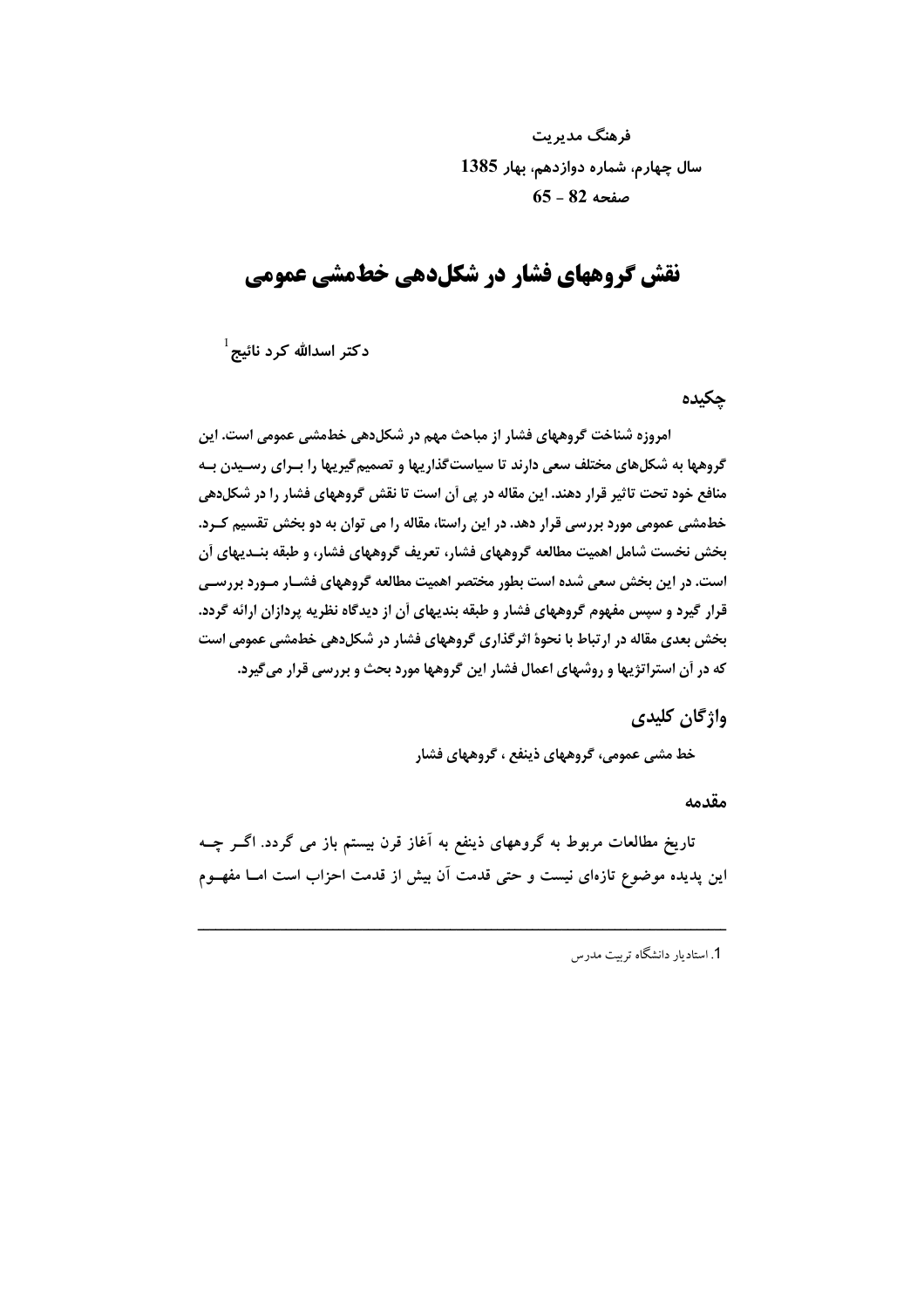رسمی گروه فشار که به آن گروه ذینفوذ هم گفته می شود ابتدا در آمریکــا ترســیم شــد و برای مطالعه تاثیر سازمانها و انجمنهای خصوصی بر دولت مــورد مطالعــه قــرار گرفــت (دوورژه، 1372. ص 535). اولین کتابی که در این زمینه مطرح گردید از «اَرتور بنتلی» ٔ بود که در سال 1908 میلادی تحت عنوان «روند حکومت» به رشته تحریــر درآمــد و بــه نقش این گروهها پرداخت. وی در این کتاب نه تنها به ساختار نهادی این گروههــا توجــه کرد بلکه آنها را بصورت یک فرآیند سیاسی در جریان زمان، مورد توجــه قــرار داد. ایــن مطالعات تا بعد از جنگ جهانی دوم در حالت رکود و در مرحله مقدماتی خود بود تا این که در سال 1951 «دیوید ترومن» کتابی تحت عنوان مشابهی منتشر کرد. وی کار «بنتلی» را ادامه داد و در تلاش برای کشف نحوه عمــل و جایگــاه واقعــی گروههــای ذینفــوذ در ساختار قدرت بود. تا به امروز این مطالعات ادامه یافته و به لحاظ اهمیت در تمـام کتـب جامعه شناسی سیاسی مورد توجه قرار گرفته است. اهمیت موضوع بـه قــدری اســت کــه بعضی از نظریه پردازان سیاسی متعقدنــد کــه امــروزه رژیمهــای سیاســی نبایــد بــر پایــه سیستمهای احزاب مورد مطالعه قرار گیرند بلکه باید نقش و عمل گروههای فشار و ذینفـع مورد مطالعه قرار گیرند (راج، 1990، ص182). اگر چه مـیتـوان ادعــا کــرد کــه اکثــر تصمیمات سیاسی متاثر از تاثیرات فعالیتهای گروههای فشار است، ولی مطالعه و بررســی این گروهها تاکنون به آن میزانی که در فرآیند سیاسی نقش داشتهانــد مــورد توجــه قــرار نگرفته است. البته در بعضی از جوامع کثرت گرا به علــت وفــور و تنــوع وجــودی ایــن گروهها، در حوزه جامعه شناسی سیاسی مطالعات قابل توجهی دربارهٔ آنها صورت نگرفته است. در نقطه مقابل آنها، نظامهای سنتی و توتالیتر (به علت نوع سـاخت سیاسـی) قــرار دارند که راه را برای شکل گیری، رشد، و فعالیت این گروهها بسته و حوزه فعالیت آنها را محدود ساختهاند. از طرف دیگر یکی از عواملی که مطالعات مربوط به گروههــای ذینفــوذ را دشوار می سازد و از دستیابی به یک نتیجه قطعی بازمی دارد، پیچیدگی و مخفــی بــودن

1. A.Bently

2.D.Truman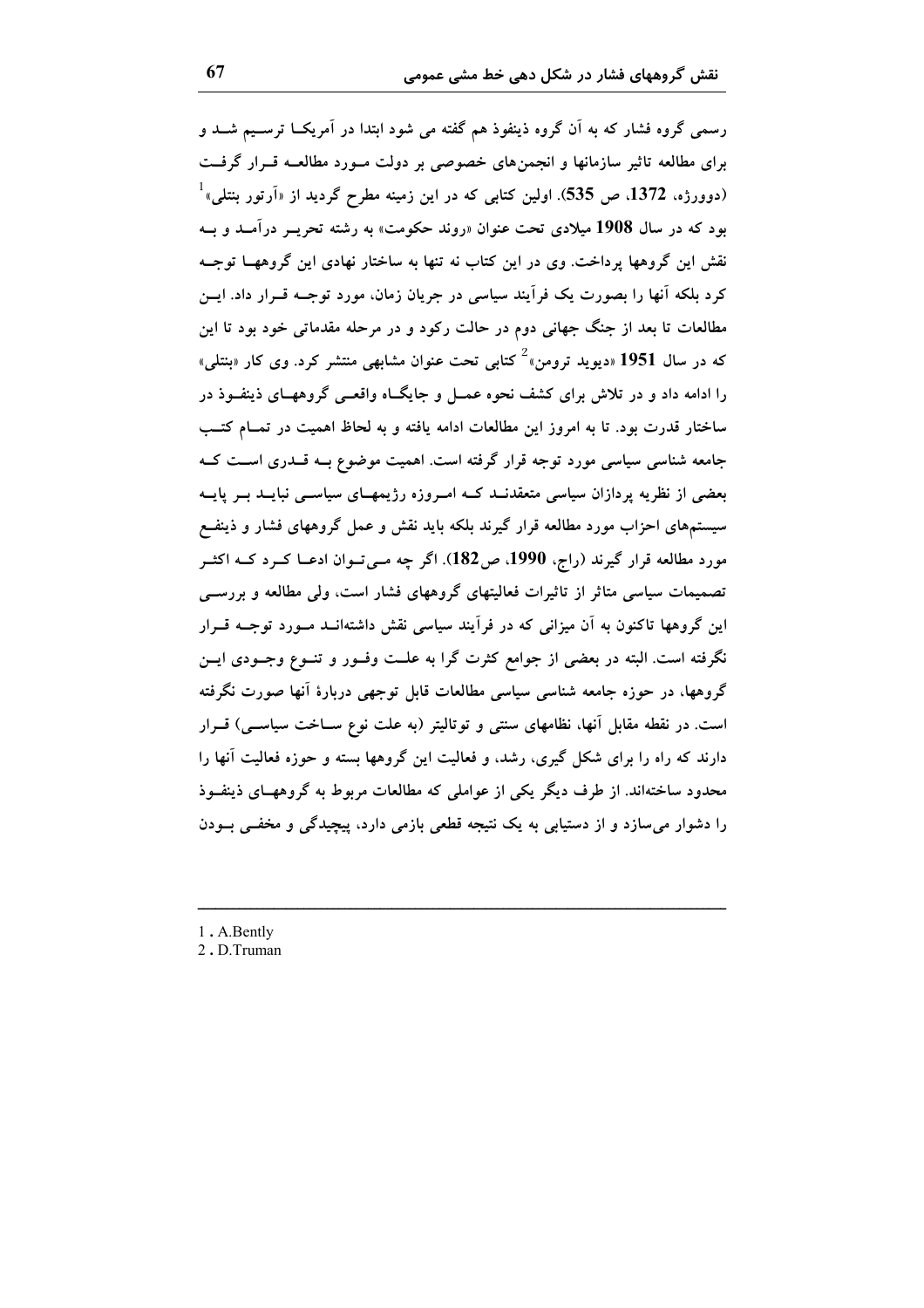این مقاله به ماهیت گروههای فشار، انواع این گروهها و نقش و نحوه اثرگذاری ایــن گروهها در شکا ٖدهی خطمشی عمومی میپردازد.

# اهميت گروههای فشار

هر فردی دارای منافع مادی و معنوی متعدد و معینی است و برای صــیانت و توســعه منافع خود از هر ابزاری که در اختیار دارد استفاده میکند. افراد برای تامین خواستههای خود در اتحادیهها، سازمانها، انجمنها حضور یافته و به گروهها روی میآورند تــا ضــمن افزایش قدرت خود از طریق گروه به اهداف خود نایل آیند و از ایــن طریــق خــود را در سیستم سیاسی سهیم ساخته و در تعامل با پدیدههای اجتماعی قرار گیرند، زیرا پدیدههـای اجتماعی بندرت از یکدیگر جدا هستند. این پدیدهها همه با یکدیگر رقابت یــا همیــاری داشته و زندگی یک ملت را تحت تاثیر قرار میدهند (برتـول، 1371، ص 47). از سـوی دیگر انسان عصر حاضر، انسان سیاسی است و به طور عمده رخدادهای سیاسی را تعقیب می کند و متاثر و تاثیرگذار بر این رخدادها است. این پدیدههـا در قالـب ســاختار شــکل می گیرند و گروههای فشار بخشی از این ساختارها محسوب میشوند و بدین لحاظ است که امروزه مطالعه گروههای فشار امری بسیار مهم جلوه کرده و با بررسی ایـن گروههــا و نقش آنها در تبیین سیاستگذاری جامعه میتوان به جایگاه آنان در سیستم سیاسی پی برد.

# ماهیت گروههای فشار

دو اصطلاح گروه فشار <sup>1</sup> و گروه ذینفع<sup>2</sup> بعضاً به طور متناوب و به جای یکــدیگر بــه کار مي رود که البته در عرف سياسي يا بنابر قول انگوساکسون ها بيشتر به «گــروه فشــار» مشهور است. پاتریک گانینگ<sup>3</sup> (2002) معتقد است گروه فشار به جمعــی از افــراد گفتــه

- 1. Pressure Group
- 2. Interest Group
- 3. Partick Gunning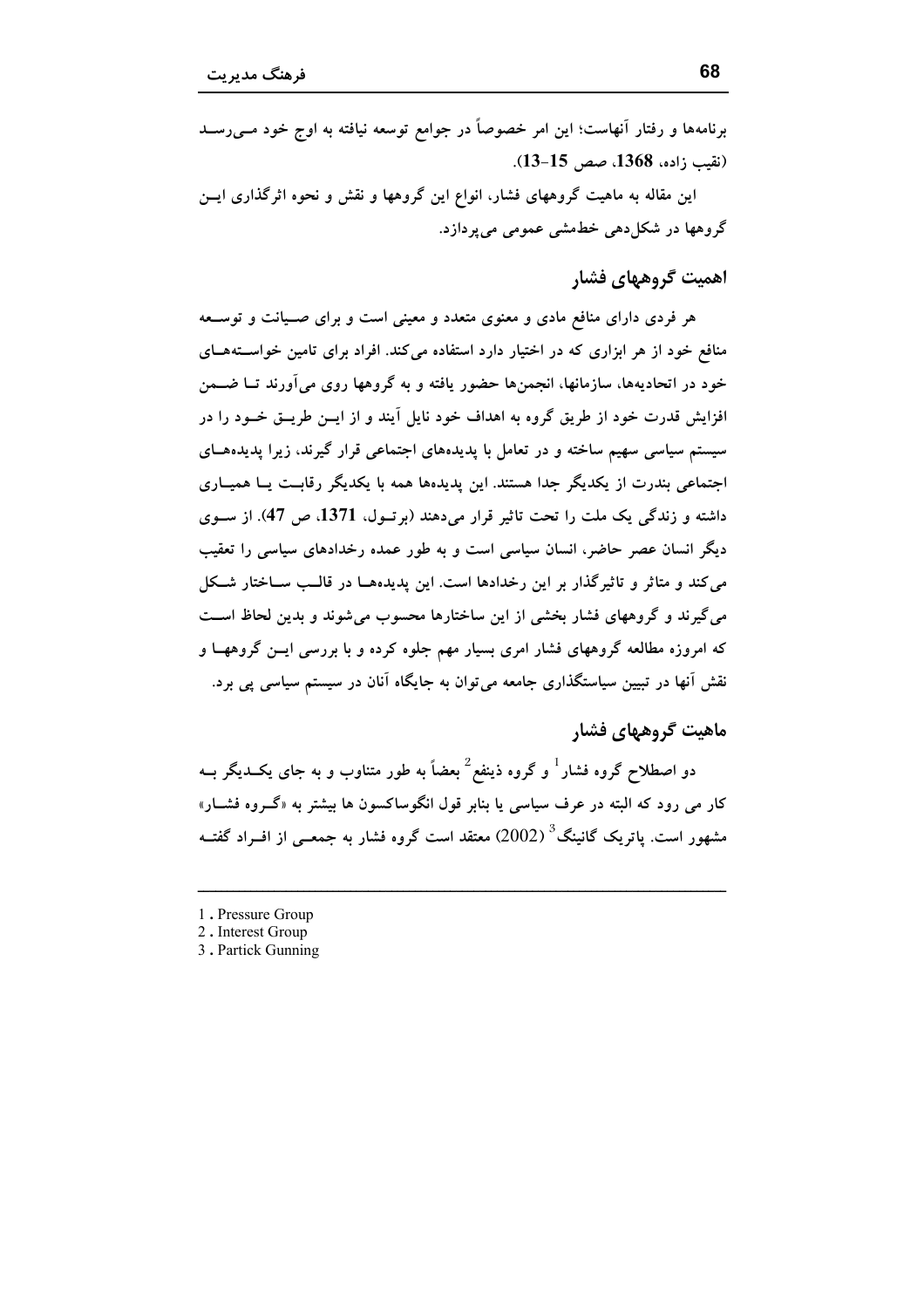می شود که اهداف سیاسی داشته و می خواهند قوانین را تحت تــأثیر قــرار دهنــد و گــروه ذینفع به مجموعه افرادی اطلاق می شود که دارای علائق مشترک بوده و اهــداف سیاســی ندارند (زاراتیگویی، 2004). موریس دوورژه نویسنده فرانسوی به تفکیک نه چندان دقیــق این دو مفهوم معتقد است بدین صـورت کــه غالــب گروههــای ذینفــع شــامل افــراد یــا سازمانهای غیرسیاسی است که اساسی ترین فعالیت اَنها نفوذ بر قدرت نیست. اما اگر این گروهها وارد فرآیندهای اعمال فشار و فعالیتهای سیاسی شوند گروه فشار خوانده می شوند و در حقیقت آنها به لحاظ کارکرد خود یعنی اعمال فشار به ایــن نــام معــروف شـــدهانـــد (دوورژه، 1372). البته، در خصوص تعریف جامع و مــانع از گروههــای فشــار هنــوز بــا گذشت یک قرن از مطالعهٔ این پدیده سیاسی موفقیتی حاصل نگردیده؛ با این حال تعاریف متعددی از گروههای فشار ارائه شده است که در اینجا به برخی از آنها اشاره میشـود. از نظر زیگلر <sup>۱</sup>، گروه فشار تجمع سازمان یافته ای است که درصدد نفوذ بر ماهیت تصمیمات در جامعه می باشد بدون اَنکه معمولاً تلاش کند کــه اعضــای اَن در جایگاههــای رســـمی حکومتی قرار گیرند (اسمیت، 1989ص23). هانس راج<sup>2</sup> معتقــد اســت گروههــای فشــار سازمانهای غیرحزبی است که تلاش دارد بر بعضی از وجوه سیاست و حکومت در جامعه تاثیر بگذارد (راج، 1990، ص 185). آلن بیرو<sup>3</sup> معتقد است گروه فشــار واحــدی اســت جمعی، متشکل از اشخاصی که دیدگاهها و منافعی مشـترک دارنــد و بــرای دســتیابی بــه اهداف خود بر دیگر گروهها اعمال فشار میکنند (بیرو، 1368، ص 291). وُتــن<sup>4</sup> نیــز در کتاب خود تحت عنوان «گروههای ذینفع» معتقد است گروههای ذینفع بــه تمــام گروههــا، انجمن ها و تجمعاتی اطلاق می شود که درصدد اثرگذاری بــر سیاســتگذاری عمــومی در جهت منافع مورد نظر خود در جامعه هستند. و این در حالبی است که معمولاً علاقه زیادی به پذیرش مسئولیت مستقیم اداره کردن در حکومت را ندارند. وی به منظـور ایجـاد یـک حلقه اتصال بین دو مفهوم گروههای ذینفع و گروههـای فشـار مـینویسـد، زمـانی کــه

4. Graham Wootton

<sup>1.</sup> H.Andrew Zeigler

<sup>2.</sup> Hans Rai

<sup>3.</sup> Alen Beroo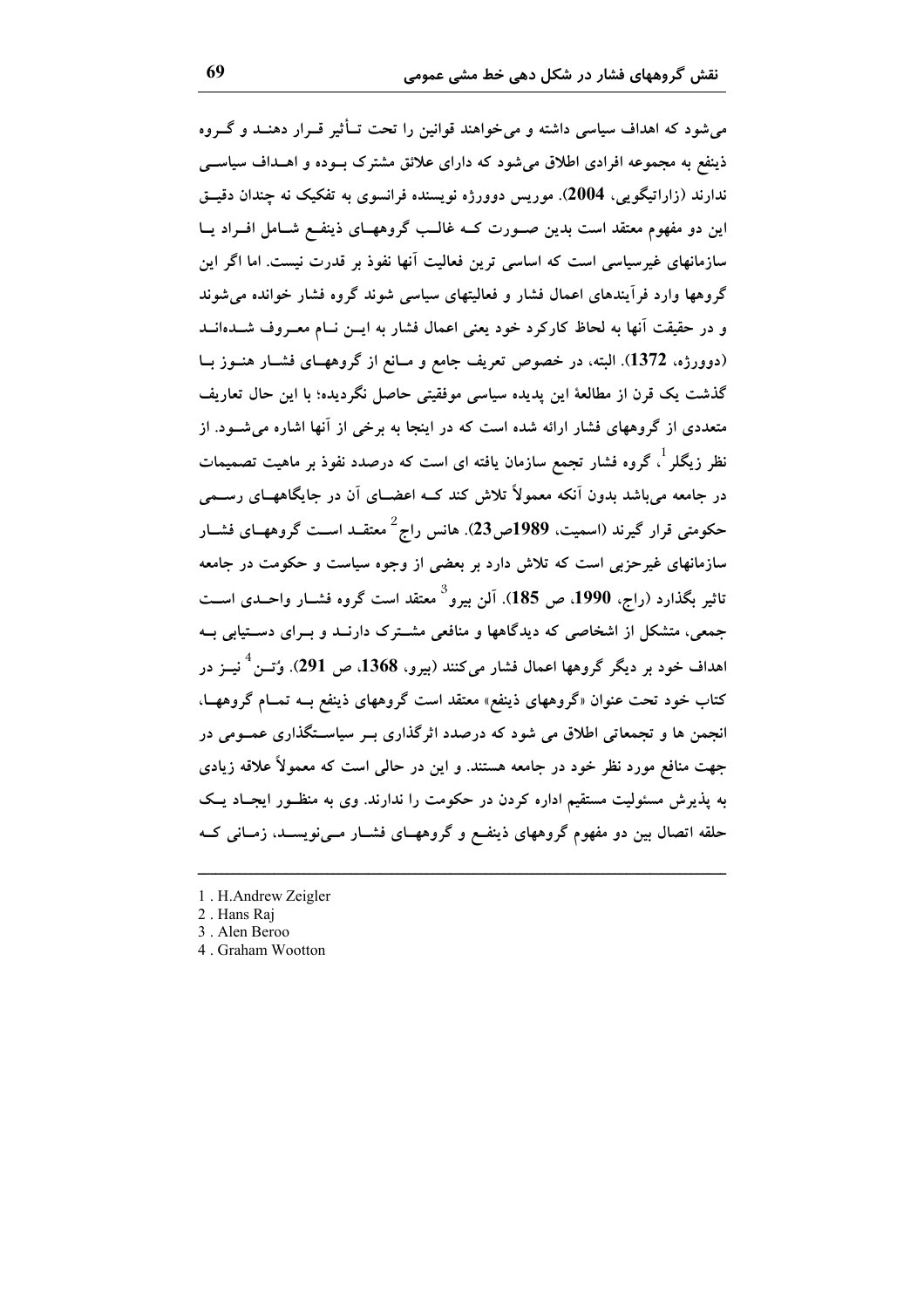گروههای ذینفع در سطح سیاسی عمل نمایند به آنها گروه فشــار گفتــه مــیشــود (وتــن، 1975، ص 5). الواني نيز در كتاب «تصميمگيري و تعيين خط مشي دولتـي»، گروههـاي فشار را گروهها و تشکلهایی معرفی می کند که با نفوذ در امر خط مشی گـذاری عمــومی، اثرات تعیین کننده و جهت دهندهای را به جای می گذارند (الوانی، 1369ص97).

همانگونه که ملاحظه شد هر یک از تعاریف فوق ناشی از وجود نگــرش خــاص بــه موضوع است و تا حدودی به یکی از وجوه قابل طرح در خصوص ایــن پدیــده پرداختــه است. هانس راج، در تعریف خود گروه فشار را سازمان غیر حزبی تعریف کــرده اســت و زیگلر آن را تجمع سازمان یافته ای که درصدد اعمال نفوذ بر تصــمیمات سیاســی اســت تلقی نموده و با قیدی که اشاره کرده یعنی وارد نشدن آنها در سـاختار حکومــت تجمــع سازمان یافته از نوع حزبی را استثناء کرده است. دوورژه (1372) نیــز در توصـیف ایــن پدیده می نویسد «این اصطلاح در مورد نوعی از تشکیلات به کار برده می شـود کــه هــم بسیار وسیع است و هم بسیار مبهم، آنها مستقیماً در به دست گــرفتن قــدرت و اعمــال آن مشارکت نمی کنند ولی ضمن خارج ماندن از قدرت بر آن تاثیر گذارده و به آن فشار وارد می کنند؛ امّا نکته مهم اینست که کمیت، کیفیت، تنـوع و تعــدد منــافع منجــر بــه تشــکیل گروههای ذینفع شده و با ورود به جریان رفتارهای سیاسی، گروه فشار تحقق یابد.

انواع گروههای فشار

انواع گروههای فشار به نوع طبقه بندی نظیر نوع فعالیت، ساخت و عواملی نظیر ایسن بستگی دارد که در ادامه به تعدادی از این تقسیم بندیها اشاره میشود:

1- انواع گروههای فشار برا ساس نوع فعالیت

 $^{-1}$ الف - تقسیم بندی کو کسال

کوکسال گروههای فشار را به دو دسته تقسیم میکند، گروههای صنفی و گروههــای ايدئولوژيک (اسميت، 1989. صص 24-23). گروه صنفي؛ گروهي است که عضويت در

1. Coxall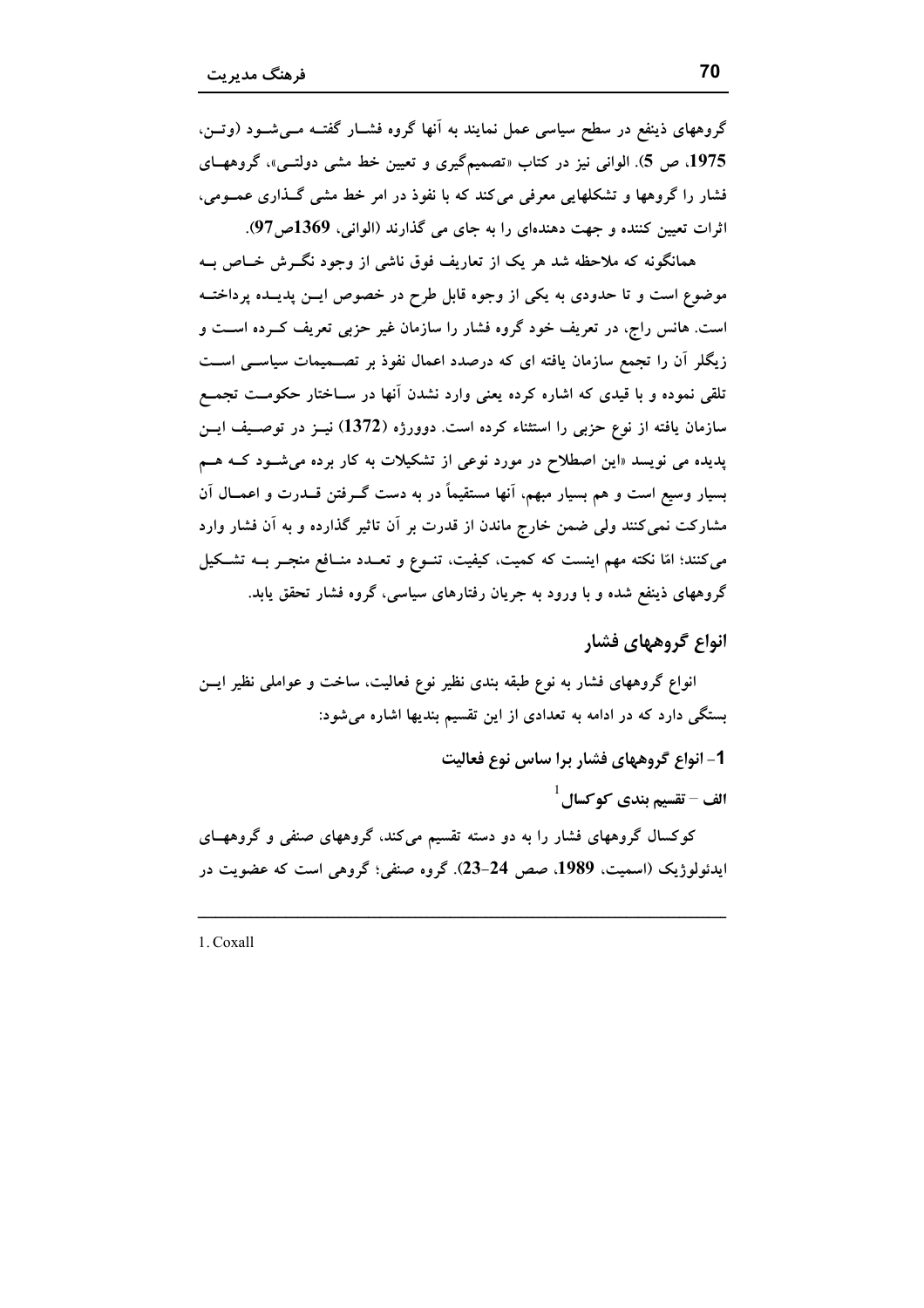انها مستلزم داشتن منافع شخصی مشابه است. گروه صنفی در پی حفظ منافع اعضاء خــود است و بیشتر جنبه های اقتصادی را مورد نظر دارد مانند اتحادیه هـایی نظیــر معــدنجیان. خانه کارگر، و غیره.

گروه ایدئولوژیک؛ گروهی است که اعضاء دارای منافع مادی مشــترک نیســتند بلکــه دارای منافع ایدئولوژیک و به قولی منافع غیرمادی مشترک هستند و نگرششان مشابه است. این گروهها به دنبال حمایت، پیگیری و یا ترویج ایدهٔ خاصــی هســتند، ماننــد گروههــای ضدسیگار، محیط زیست، و صلح سبز.

 $^{-1}$ ب – تقسيم بندي مور سي دوورژه

موریس دوورژه تقسیم بندی دیگری را براساس نوع فعالیت گروههای فشار مطـرح و آنها را به گروههای سیاسی و گروههای شبه سیاسی تقسیم می کند.

یک گروه فشار یا ذینفوذ هنگامی سیاسی است که منحصراً در قلمرو سیاسـت عمــل کند و بر قوای بخش عمومی تاثیر بگذارد و هنگامی شبه سیاسی است که فشــار سیاســی فقط بخشی از فعالیت های آن باشد و یا اینکه علل وجودی و زمینه فعالیتهای دیگری نیــز داشته باشد. انجمنها، گروهها، مجامع و تشکل هایی که صرفاً کار سیاسی انجام مــی دهنــد گروههای ذینفوذ سیاسی نامیده می شوند، ولی سایر گروههایی که اهــداف گســترده تــری دارند و گاهی نیز در حکومت نفوذ می کنند مانند اتحادیه های کــارگری نمونــه هــایی از گروههای ذینفوذ شبه سیاسی هستند (دوورژه، 1372، ص 538).

2. انواع گروههای فشار براساس ساخت

موریس دوورژه (1372صص536–535) گروههای فشار را با توجه به ساخت آنهــا به دو نوع گروههای عوام و گروههای خواص تقسیم میکنـد. گروههـای عــوام<sup>2</sup> در پــی گردآوری اعضای بیشتری هستند، زیـرا نیـروی اصـلی خـود را از عامـل تعــداد بدسـت می آورند نظیر سندیکاهای کارگری، باشگاه کتاب خوانان جوانان.

- 1. Maurice Duverger
- 2. Groups de Masses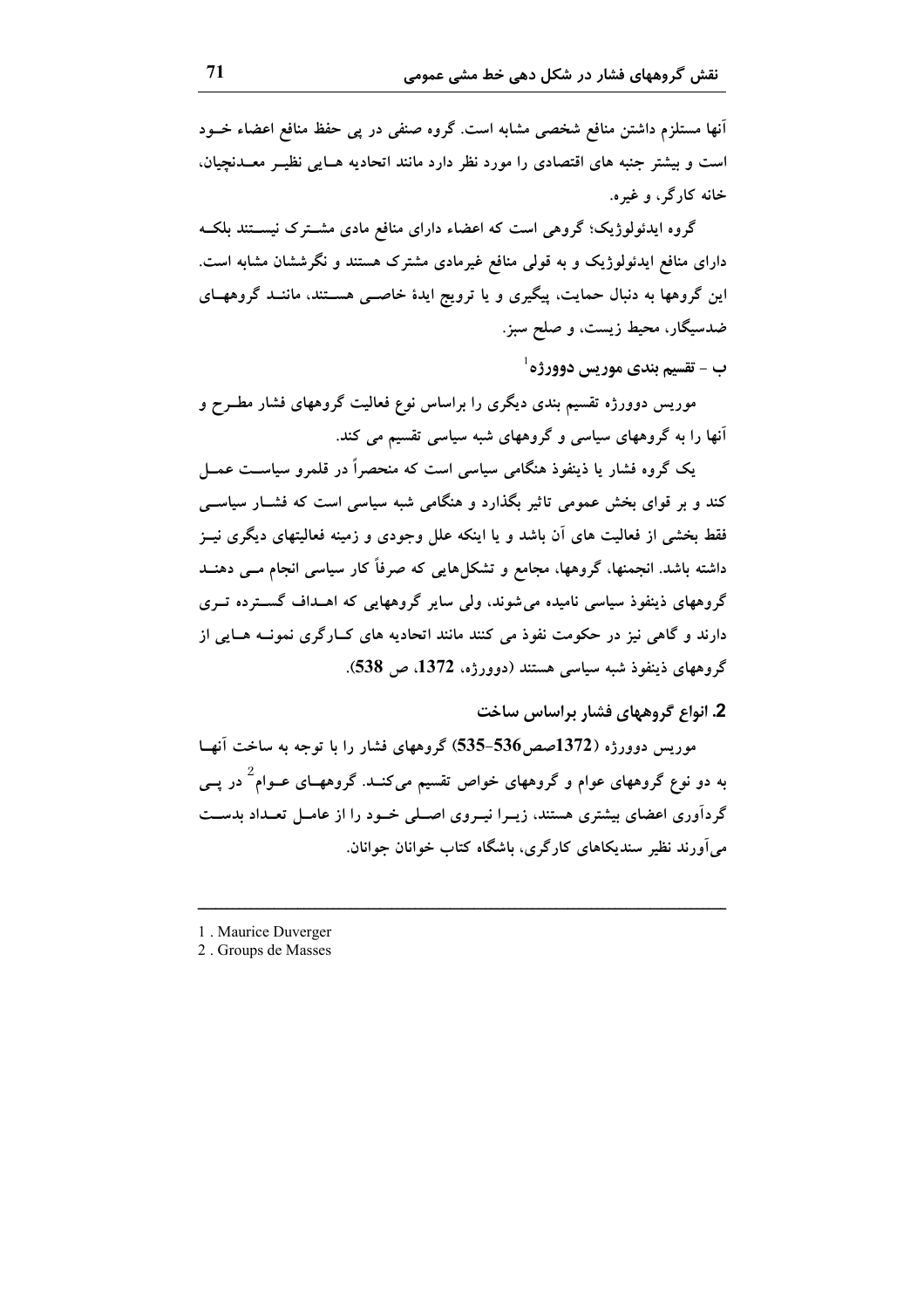گروههای خواص <sup>1</sup> مانند گروههای عوام در پی کمیــت نیســتند بلکــه بــه دنبــال کیفیت اند. به زبان دیگر، خطاب آنان به سرشناسان اجتماعی و به خواص اسـت. در ایــن گروهها مراجعه به خواص بر مراجعه به عوام ترجیح داده می شـود زیـرا ایــن امـر بـرای اقداماتی که می خواهند انجام دهند، ثمربخش تر است، نظیر نظریهپردازان و، افــراد دارای مشاغل خاص (دوورژه، 1372؛ گده و براهماسرن، 1999).

3- تقسیم بندی گروههای فشار بر اساس نوع عضویت و تخصص گرایی

وُتن مشخصهٔ گروههای ذینفوذ بخشی یا صنفی و ترویجی یا ایدئولوژیکی را با توجه به باز و یا بسته بودن آنها و درجهٔ تخصص سیاسی برای شناسایی چهار نوع گروه فشار به کار می گیــرد. این چهــار نوع گروه فشــار همــراه با مثالهایی در جدول شمارهٔ یک نشان داده شده است (اسميت، 1989، ليندبلوم، 1991):

| تخصص گرایی سیاسی              |                           |      |       |
|-------------------------------|---------------------------|------|-------|
| ز یاد                         | كم                        |      |       |
| گروههای فشار معرف:            | گروههای فشار عملیاتی:     |      |       |
| انجمن ملي كشاورزان            | اتحادیه کارگری خاص        |      |       |
| كانون وكلا                    | اتحاديه تاكسيرانان        | بسته |       |
| احزاب و گروههای سیاسی         | اتحادیه کارگران خط مونتاژ |      |       |
| جامعه پزشکان                  |                           |      | عضويت |
| گروههای فشار تبلیغی (ترویجی): | گروههای فشار بیانی:       |      |       |
| دوستداران حقوق بشر            | انجمن آموزشي              | باز  |       |
| صلح سبز                       | انجمن اولياء و مربيان     |      |       |

جدول 1: طبقه بندی وتن از گروههای فشار

1. Groups de Cardre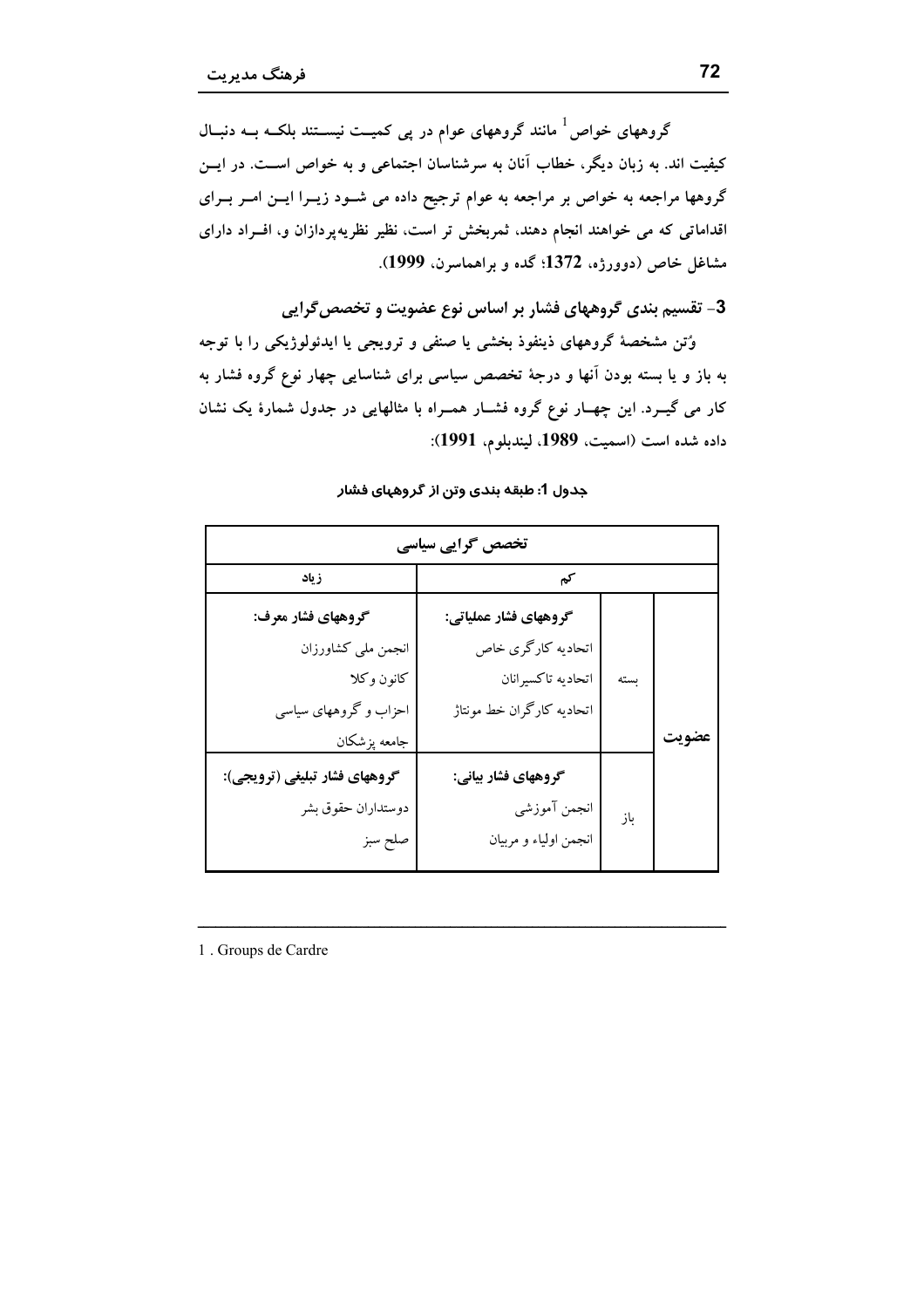4- گروه واره های ذینفوذ

گروههای دیگری نیز وجود دارند کــه متشــکل از صــاحبان فــن و متخصصــان امــر می باشند و به حساب خود اعمال نفوذ نمی کنند بلکه برای سایر گروهها این عمل را انجام می دهند. گروههای مذکور را گروه واره های ذینفوذ نامیده اند نظیر دفاتر فنی، روزنامه ها و سازمانهای خبری.

در برخی از کشورها صندوقهایی بوجود آمده است که در انتخابات اعمال نفــوذ می کنند و به کسانی که مورد نظر هستند کمک می نمایند. این صندوقها با سرمایه گــذارانی که می خواهند اعمال نفوذ سیاسی کنند ارتباط برقرار کرده، امکسان اعمسال نفسوذ آنسان را فراهم میآورند.

از سوی دیگر روزنامهها، مراکز تبلیغاتی، و سازمانهای خبری تشکلهای فنسی و تخصصی هستند که نفوذ سیاسی سایر گروهها را تسهیل می کنند (الوانی، 1369، ص 99).

استراتژیها و روشهای اعمال فشار گروههای ذینفوذ

در زندگی اجتماعی، هر فرد و گروهی به دنبال تحقق آرمانهای خــود اســت. بــدیهی است فرد برای تحقق نظرات و آرمانهای خود از هـر فرصـتی اسـتفاده نمایــد و خواهــان قدرت برای اعمال نظرات خود باشد. هارولد لاسول<sup>1</sup> معتقــد اســت «علــم سیاســت» بــه صورت یک نظام تجربی، عبارت از مطالعه چگونگی شکل گرفتن قدرت و سهیم شدن در اّن است و «عمل سیاسی» عملی است که براساس قدرت انجـام مــی گیــرد (دال. 1364. ص 5). از طرفی، در هر نوع نظام سیاسی هر فردی خواه ناخواه تحت تاثیر آن نظام قــرار گرفته، و چنانچه اوضاع بر وفق نظر او و گروهی که به آن وابسته است باشــد، تمایــل بــه ثبات وضع موجود داشته تا به نفع بیشتری نایل گردد و اگر نظام مطابق با میــل او نباشـــد، اندیشهٔ ایجاد تغییر در نظام سیاسی را دنبال خواهــد کــرد و بــدین ترتیــب اعمــال فشــار گروههای ذینفوذ شکل می گیرد (تایل، 1994).

1. Harold Lasswell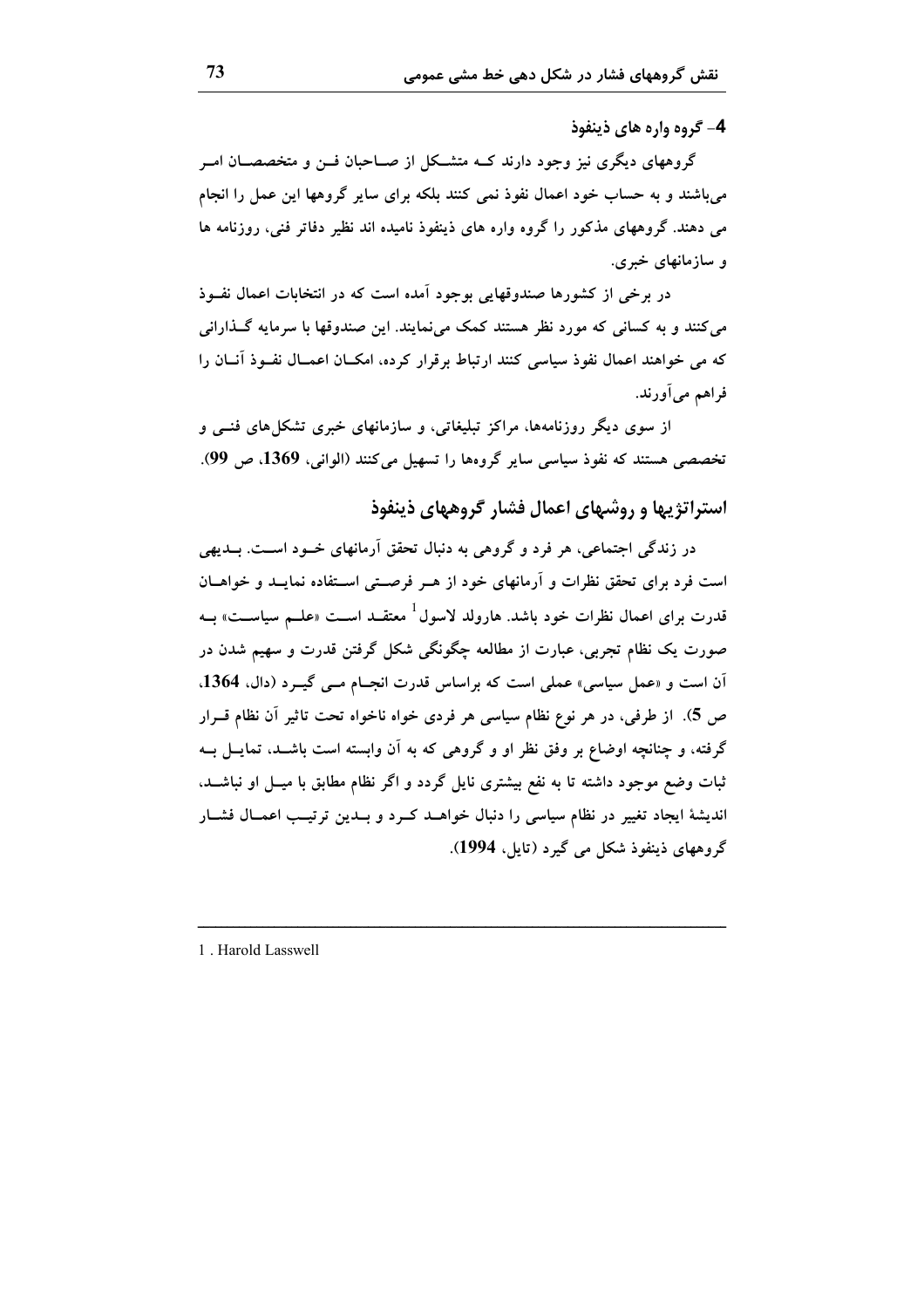بدین ترتیب این سوال مطرح است که گروههای فشار از چه روشها و اسـتراتژیهایی برای اعمال نفوذ استفاده می کنند؟ در این راستا، استراتژیها و شیوه های نفوذ یا فشار ایسن گروهها در دو نوع متمایز انجام می شود، از یک سو به شکل مســتقیم و بــدون واســطه و متوجه تصمیم گیرندگان امور سیاسی است؛ و از سوی دیگر به شـکل غیــر مســتقیم و بــا واسطه و به صورت تغییر و جهت دهی آراء و افکار عمــومی و بســیج آن برلــه یــا علیــه شخص، گروه، جریان، یا حکومت از طریق مردم میباشد (کنان و رابین، 1988؛ سانتوس، 2004؛ هالكام، 1995؛ زاراتيگويي، 2004؛ دشازو و فـريمن، 2005؛ ليـون و ماكسـول، 2004؛ و پللو، 1370). در ادامه این استراتژیها و شیوههای نفوذ تشریح می شود.

1. اقدامات مستقیم

بخش عمده ای از اقدامات گروههای فشار شــامل آن دســته از اعمــال و رفتارهــایی است که در قالب لابیها و اقدامات خشونت آمیز مستقیماً متوجه تصمیم گیرندگان سیاسے از عالیترین مقام مسئول تا پایین ترین رده هرم تشکیلات و مجریان سیاستها است.

#### 1-1) لاىب

در رژیم های دموکراسی که قدرت تابعی از اَراء مردم است، تماس اقشــار مختلــف مردم، گروهها، و سازمانها با منتخبین خود در مجالس قانونگذاری، دستگاه قضایی و قــوه مجریه تا اعضای انجمن شهر امری مشروع و موجه تلقی میگردد. ایــن تماســها در قالــب رایزنی انجام میشود<sup>1</sup> و لذا یکی از بزرگترین عرصههای عمل گروههای فشــار، مجــالس قانونگذاری در هر کشور است. شکل نظام پارلمانی در نوع خود امکان جدیــدی را بــرای گروههای فشار فراهم نموده است و این بدین خاطر است کــه مــلاک هــر عملــی قــوانین مربوط به آن عمل است و بدیهی اسـت گروههـای فشـار بـرای کسـب حـداکثر منـافع، قانونگذاران و مجالس مقننه را زیر نظر داشته و به دنبال آن هستند که از طریق نماینــدگان مجلس، قوانینی را که از تصویب مجالس می گذرد در برگیرنده منافع آنان بــوده و پــا آن

<sup>1.</sup> معمولاً این گونه رایزنی ها را لابی (Lobby) و به افرادی که مجری این رایزنی هـا هستند لایسـت (Lobbyist) گفته می شود.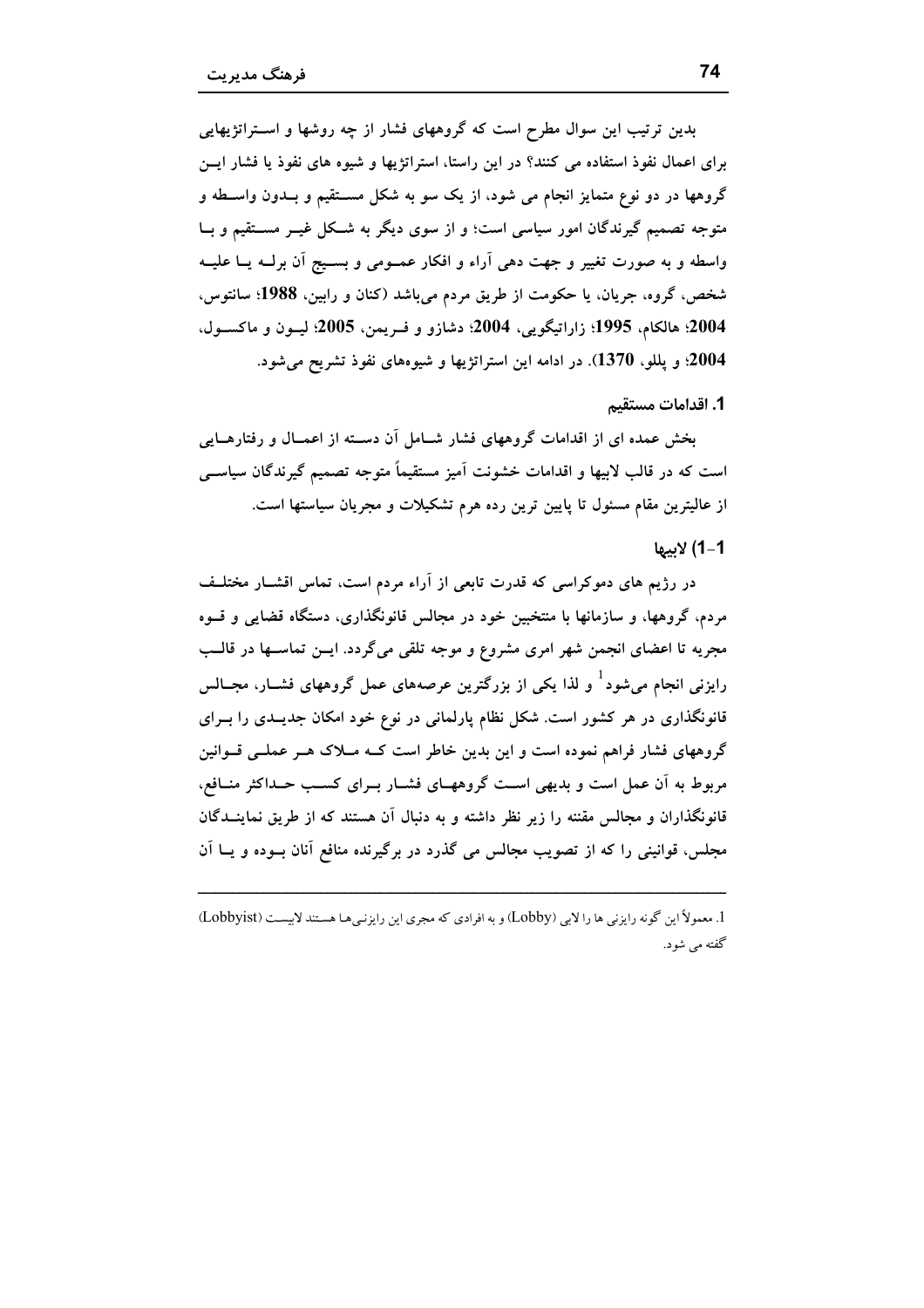دسته از قوانینی که منافع آنان را خدشه دار ساخته، لغو نمایند که لابــی ابــزار ایــن عمــل است. واژه لابی به معنای راهرو بوده و به تالاری گفته مـیشـود کــه در آنجـا مــیتــوان سیاستمداران را ملاقات کرد. ولی این کلمه مانند بورو (در زبان فرانسه) کـم کـم تحـول پیدا کرد بطوری که امروزه منظور از آن اصــطلاحاً زد و بنــد سیاســی اســت (ســانتوس، 2004؛ لیون و ماکسول، 2004). گروهی از اندیشـمندان سیاسـتگذاری و علــم سیاســت تعریف جامعی را از لابی ارائه کرده اند، و آن را اعمال فشار مستقیم بـر مسـئولین ادارات عمومی در تلاش برای نفوذ و کنترل تصمیمات و اعمال حکومت و یا مذاکره، مشــاوره و ارائه رهنمود به تصمیم گیرندگان سیاسی به منظور اعمال فشار مستقیم و کنترل تصمیمات و اعمال حکومت در راستای تغییر وضع موجود و نیل به اهداف فردی و گروهی تعریـف ميكنند (دشازو و فريمن، 2004).

لازم به ذکر است که عمل لابی صرفاً در چارچوب قوهٔ مقننه محدود نمی شود و می تواند در مورد هر یک از افراد منتسب به هر یک از قوای سه گانه به کار گرفتــه شــود. ضمناً استراتژیها و روشهای لابی نیز از یک بخش از حکومت نسبت به بخش دیگر، بســیار متفاوت است. از اینرو استراتژیها و روشهای گروههای فشار در قالب قوای سه گانه بطـور مختصر مورد بررسی و دقت قرار میگیرد.

#### الف - بخش قوه مقننه (مجلس)

نوع اقدامات گروههای فشار برای اعمال فشار بر این بخش در دو مقطع قبل و بعد از انتخابات قابل مطالعه می باشد. قبل از برگزاری انتخابات و در حین فعالیتهــای تبلیغــاتی، گروههای فشار با کمک به نامزد مورد نظر از او حمایت می کنند تا پس از انتخاب موفــق به برقراری روابط غیررسمی با او بشوند. این می تواند پاری نمودن نــامزد مــورد نظــر در مبارزات انتخاباتی، تقبل هزینه های تبلیغات و یا برجسته سازی او به وسیله رسـانه هـایی که در اختیار دارند، و یا ضعیف جلوه دادن حریف او نزد افکار عمومی باشـد. بــه همــین دلیل است که گروههای فشار همواره اهمیت خاصی برای انتخابات قایل هســتند زیــرا در این زمان است که آنها می توانند از طرق مختلف نامزدهای خــود را کــه در واقــع مــدافع منافع آنان هستند مطرح سازند. هر فرد قبل از نامزدی به وسیله رهبران گروه مورد مشاوره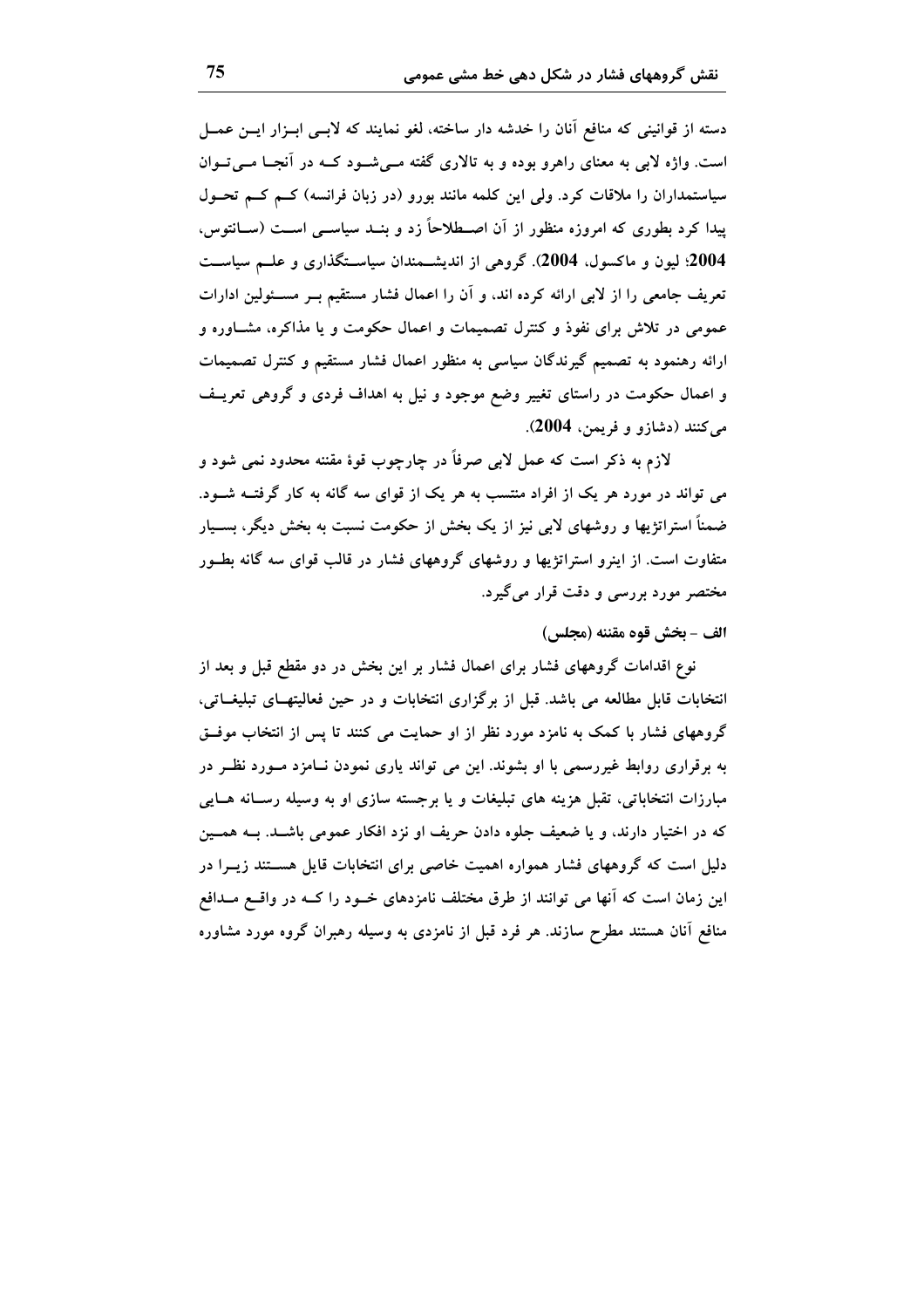قرار می گیرد و آنگاه بطور محرمانه حمایت می شود. طبیعی است که عمل گروههای فشار معمولاً آشکار نمی شود و همواره در پشت پرده انجام می شود.

یکی از رایج ترین ابزارها که زمینه مساعدی برای اعمال نفوذ گروههای فشار در قوه مقننه را فراهم می آورد کمیته ها و کمیسیونهای تخصصی مجلس می باشد. اهمیــت ایــن کمیسیونها در این مسأله نهفته است که مذاکرات و مصوبات جلسات عمــومی مجلــس در اطراف گزارش کمیسیونها و متن مصوب آن کمیته ها خلاصه می شود. بدیهی است هجوم گروه فشار به یک کمیسیون خاص به مراتب از هجوم به کل مجلس آســانتر اســت. حتــی بسیاری مواقع اتفاق می افتد که گروههـای ذینفـوذ بــه منظـور تســهیل روابــط خــود بــا قانونگذاران و اعضای کمیسیونها از شیوه های ترغیب، تطمیع و تهدیــد نظیــر نظریــات و آراء خود بطور رایگان به عنوان یک فرد مطلع و اقناع تا هدیه به صورت ضیافت، رشوه و تهدید استفاده می کنند. شاید بتـوان گفـت بهتـرین شـیوه معمـول در ایــن مسـیر همــان اصطلاحی است که اَن را ضیافت دادن و بهره بردن می نامند. اَنها اَموخته انــد کــه بــرای تالیف قلوب لازم است ابتدا از این مسیر وارد شـوند و ضـیافت و هدیــه از شـیوه هــای معمول و شناخته شده گروههای فشار به شمار می رود بهرحال نتایج تأثیر گروههای فشار در قوه مقننه بصورت جرح و تعديل، تصويب يا لغو قوانين و يا جرح و تعديل ، تصـويب يا لغو يک طرح يا لايحه مي باشد. (ســانتوس، 2004؛ دشــازو و فــريمن، 2005؛ يللــو،  $. (1370)$ 

ب . بخش اجرایی (قوه مجریه)

از دیگر حوزه های مورد توجه برای نفوذ و اعمال فشار توسیط گروههبای ذینفوذ، نهادهای اجرایی هر کشور است. آنها برای دستیابی بــه اهــداف خــود در مرحلــه اول در انتخاب، و يا انتصاب كارگران حكومت دخالت نموده و سعى مى كنند وضعيت را چنــان مهیا سازند که افراد مورد نظر عهده دار مناصب و جایگاههای ویژه اداری شوند. البته ایــن عمل معمولاً به طور پنهان و در توافقات محرمانه صورت مي گيرد.

یکی دیگر از شیوههای اعمال نفوذ در دستگاه اجرایی بصـورت لابـی اسـت. بــدین منظور گروههای فشار از فرصتها نهایت بهره برداری را نموده و هـر روز بـه شـكلی بـا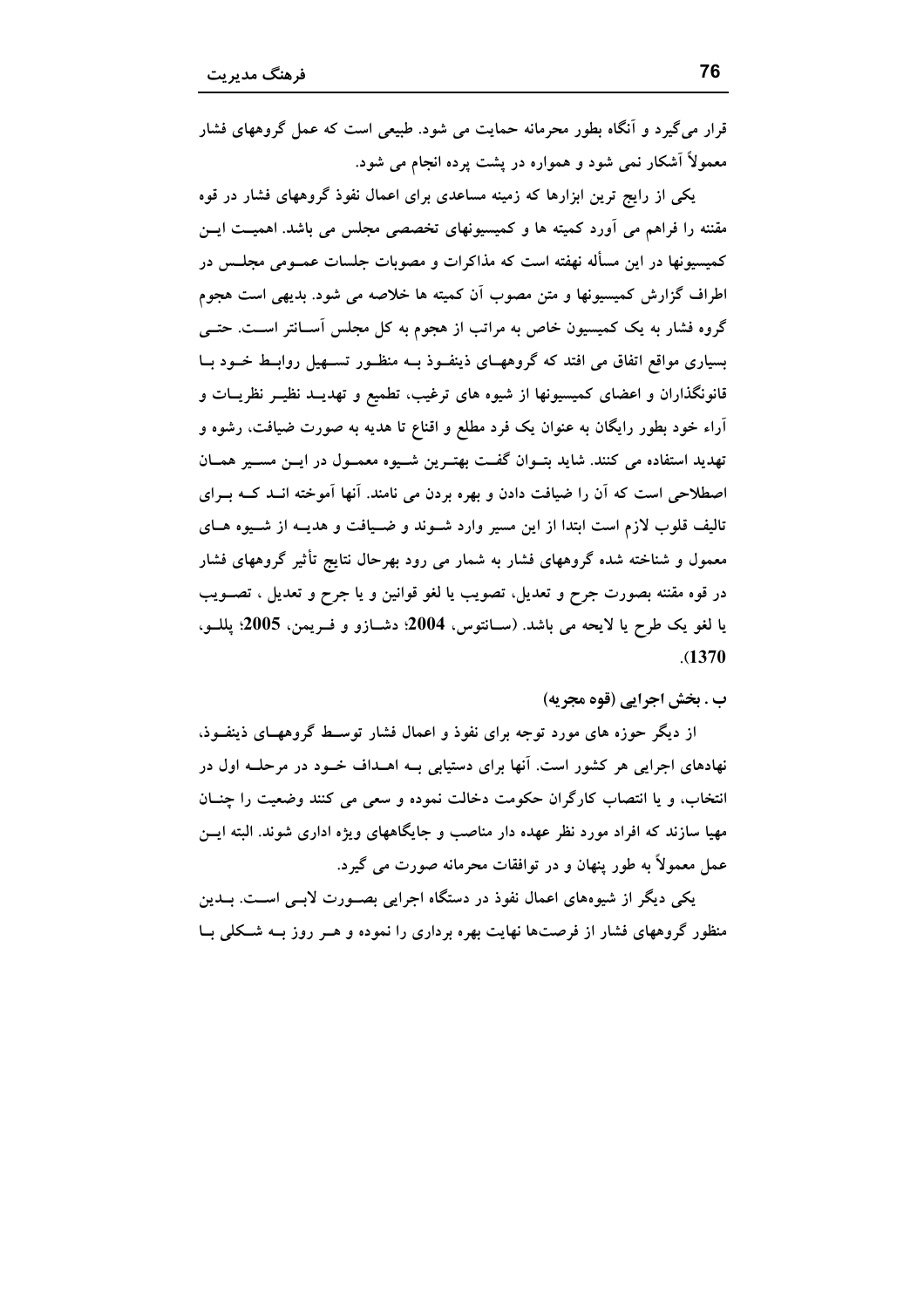نزدیکی و ایجاد روابط دوستانه تحت عنوان مراودات و ارتباطات کاری و اداری به تعمیق این روابط با افراد تحت نفوذ خود میپردازند. قدم اول بــرای ایــن شـــیوه از درج آگهــی تسلیت و تبریک بمناسبتهای مختلف تا حضور در دفتر کار افراد با همراهی چند تــن از دوستان و اهداء هديه يا سبد گل ميباشد (دشازو و فريمن، 2005؛ پللو، 1370)

## ج . بخش قضايي (قوه قضائيه)

اگر چه فعالیتهای گروههای فشار متوجه سیاسـتگذاران و مجریــان حکــومتی اســت، لیکن اعمال نفوذ در مسایل قضایی و حقوقی نیز از اهداف بعدی آنها به شمار میرود. این گونه گروهها در تلاش هستند تا آن قسـمت از حـوزه هـای قضـایی کـه در ارتبـاط بـا سیاستهای عمومی است و به نحوی به مسایل و مصالح عامه مربوط مــی شــود زیــر نظــر داشته، از آنها مراقبت نموده و کنترلهای روزانه را اعمال نمایند. این بدان جهت است کــه آن دسته از سیاستهای عمومی که ممکن است در ارتباط با گروههای بزرگی از شــهروندان و دارای منافع حیاتی باشند در بعضی از پرونده های دادگاههای عالمی با عــالیترین مراجــع قضایی رقم زده می شود و در این فرآیند این مسئله مهم است که محـدودهٔ روابــط یــک لابیست با قاضی که این روابط قسمتی از کل فرآیند فشار سیاسی اسـت شناسـایی شــود. تنظیم مسایل مربوط به حقوق مدنی افراد یا بخشی از جامعه از جمله حقوق و آزادی زنان یا رنگین پوستان و یا یک قومیت خاص یا مهــاجران و … کــه در حیطــه وظــایف بخــش قضایـی است می توانـد زمینه های لازم را بـرای اعمـال فشـــار گروههــای ذینفــــوذ فراهــــم سازد (سانتوس، 2004؛ پللو، 1370؛ ليندبلوم 1991).

## 2-1) اقدامات خشونت آميز

زمانی که گروههای فشار از شیوه های قبلی نتوانستند به اهداف خود برسند و منـافع حیاتی خود را در معرض تهدید دیدند به اقدامات غیرمسالمات آمیز و یا به عبارت دیگــر اعمال خشن روی می آورند. اگر چه اقداماتی همانند مطلع ســاختن مســئولین از خواســته های یک گروه منطقی ترین و صحیح ترین شیوه به صورت آشکار یا پنهــان اســت، لــیکن شیوه های قهر اَمیز یعنی از یک فشار ساده تا مرحله ترور و وحشت در جامعه با درجـات و شدت مختلف از دیگر راههای آنان است. این اقدامات شامل تهدید، ارعاب، اعتصاب و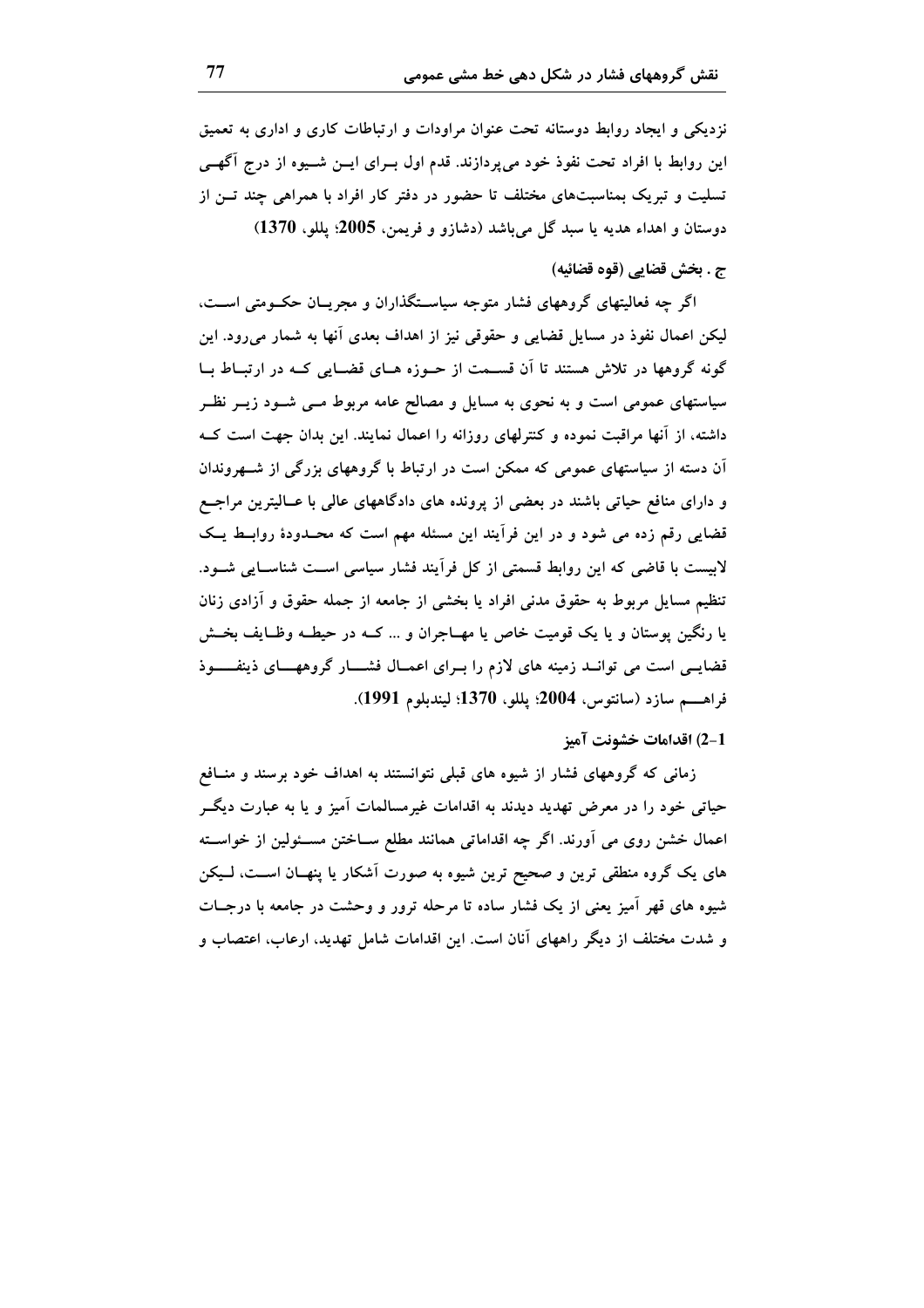یا وانمود به اعتصاب کردن، آشوب و اغتشاش و نهایتـاً درگیــری مســلحانه بــه شــکلهای شهري يا روستايي بوده كه به فراخور شرايط عيني و ذهني موجود در ميان گروه و جامعـه مورد استفاده قرار می گیرد. بدین ترتیب گروههای فشار تلاش می کنند تا سیاستگذاریها در جامعه را به سمت دلخواه خود سوق داده و بهره برداری لازم را در زمان مناسب بعمل آورند (اسميت، 1989؛ سانتوس، 2004).

## 2. اقدامات غير مستقيم

اقدامات غیرمستقیم شامل آن دسته از فشارهایی است کــه گــروههــای فشــار ســعی می کنند از طریق مردم، سیاستگذاران جامعه را تحت فشار قــرار دهنــد. گروههــای فشــار زمانی به این اعمال روی می آورند که آشکار شدن فعالیت های آنها مضراتی بـرای آنــان دربرنداشته باشد یا قدرت و توانایی گروهی آنان در حدی نیست که بتوانند اقدام مــؤثری را صورت بدهند لذا برای مثمر ثمر بودن اعمال خود، از قدرت آحاد جامعــه یعنــی مــردم استفاده می کند. از اقدامات غیرمستقیم گروههای فشار برای به صحنه آوردن مردم، تبلیغ و تحریک؛ و بسیج افکار عمومی است که در ادامه به این شیوهها پرداخته می شود (دوورژه، 1369 , 1372؛ اسمت 1989).

#### 2-1) افكار عمومي

نظامهای دموکراسی مشروعیت خود را ناشــی از آراء مــردم دانســته و رضــایتمندی عمومی را در برآورده نمودن خواست مردم و توجه به افکار عمومی ملت می دانند. آلفـرد سووی <sup>1</sup> در توصیف افکار عمومی می نویسد: افکار عمومی ضمیر باطنی یک ملت اســت. افکار عمومی، این قدرت گمنام غالباً یک نیروی سیاسی است، نیرویی که در هـیچ قــانون اساسی پیش بینی نشده است و گروههای فشار نیز هرگز از بکارگیری ایــن نیــروی عظــیم غافل نخواهند ماند. دولتها نیز برای هر اقدام و تنظیم هر نوع معادله سیاسی توجه خاصبی به افكار عمومي مبذول مي دارند.

اگر چه برای شکل گیری افکار عمومی زمان نسبتاً طولانی بــرای تغییــر باورهــا لازم

1. Alfred Sauvy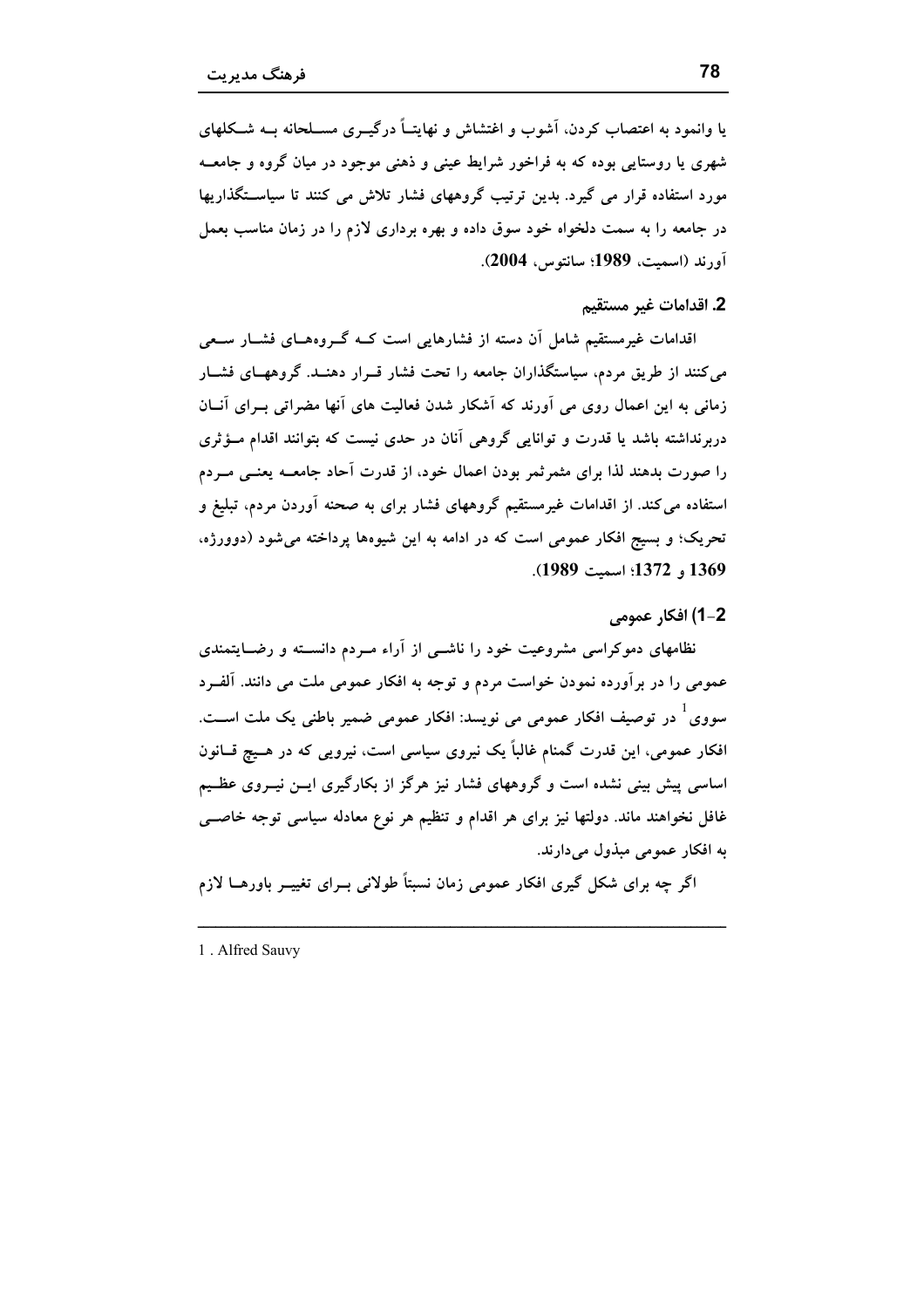است اما مسایل حساس و حتی بسیار جزیبی می تواند بسیج کننده افکار عمـومی و تغییــر سیاستها شود (سووی، 1343، ص 175).

#### 2-2) تبليغات

اگر چه در خصوص تبلیغات و کاربرد آن به طرز گسترده مطــالبی بــه رشــته تحریــر درآمده است، لیکن هنوز مفهوم مبهم و غیردقیقی از آن مستفاد می شود. تبلیغــات ممکـــن است خوب یا بد باشد، احتمال دارد دروغ و یا حقیقت باشد. امکان دارد که بطور عقلانی هدفگیری شده باشد و یا این که احساسات را جریحه دار کنند. امــا در هــر مــوردی در نهایت منظوری که تبلیغات به دنبال آن می باشد آن است که تلاش می کند تا بــا احتــرام قایل شدن برای موضوعات یقینی، خاص یا عمومی، کو تاه مدت یا بلند مــدت بــر اذهــان عمومی تاثیر گذارد. از اینرو گروههای فشــار بــرای ایجــاد تغییــر در نگــرش و رفتــار و انتخابهای سیاسی توده ها از این ابزار کارآمد و از طریق وسایل ارتبـاط جمعـی اســتفاده می کنند. در این راستا، آنها یا خود دارای وسایل ارتباطی و تبلیغی لازم از قبیل روزنامــه، مجلات، آژانسهای خبری، شبکههای رادیو و تلویزیونی بوده و یا گردانندگان این آژانسها و موسسه های خبری عضو اَن گروه و از رهبران اَن گروه محسوب می شوند. و پــا اَن کــه گروهها پیوندی مستحکم و نهادینه شده با این وسایل تبلیغــاتی برقــرار نمــوده و از آنهــا نهایت بهره برداری را می کنند. همچنین در برخی موارد با نفوذ در یک موسسه خبری پــا اطلاع رسانی، از آن به عنوان ابزاری برای خواستههای خود استفاده می کننــد (نقیــب زاده، .(1368 ص 15).

یکی از شیوههای موثر و کارا در تبلیغات «برجسته سازی» <sup>ا</sup> اســت. نتیجــه تحقیقــات دونالد شاوو<sup>2</sup> و ماکسول مک کومز<sup>3</sup> نشان میدهد که بزرگ و برجسته کــردن مطالــب در رسانه های خبری باعث می شود که مخاطبان، هماننــد رســانههــا عــین همــان مطالــب را برجسته و مهم تلقی کنند. بدیهی است چنانچه رسانههـای خبـری بـا ایــن عمــل نتواننــد

- 1 . high -lighting
- 2. Donald L.Shaw
- 3. Maxwell Mccombs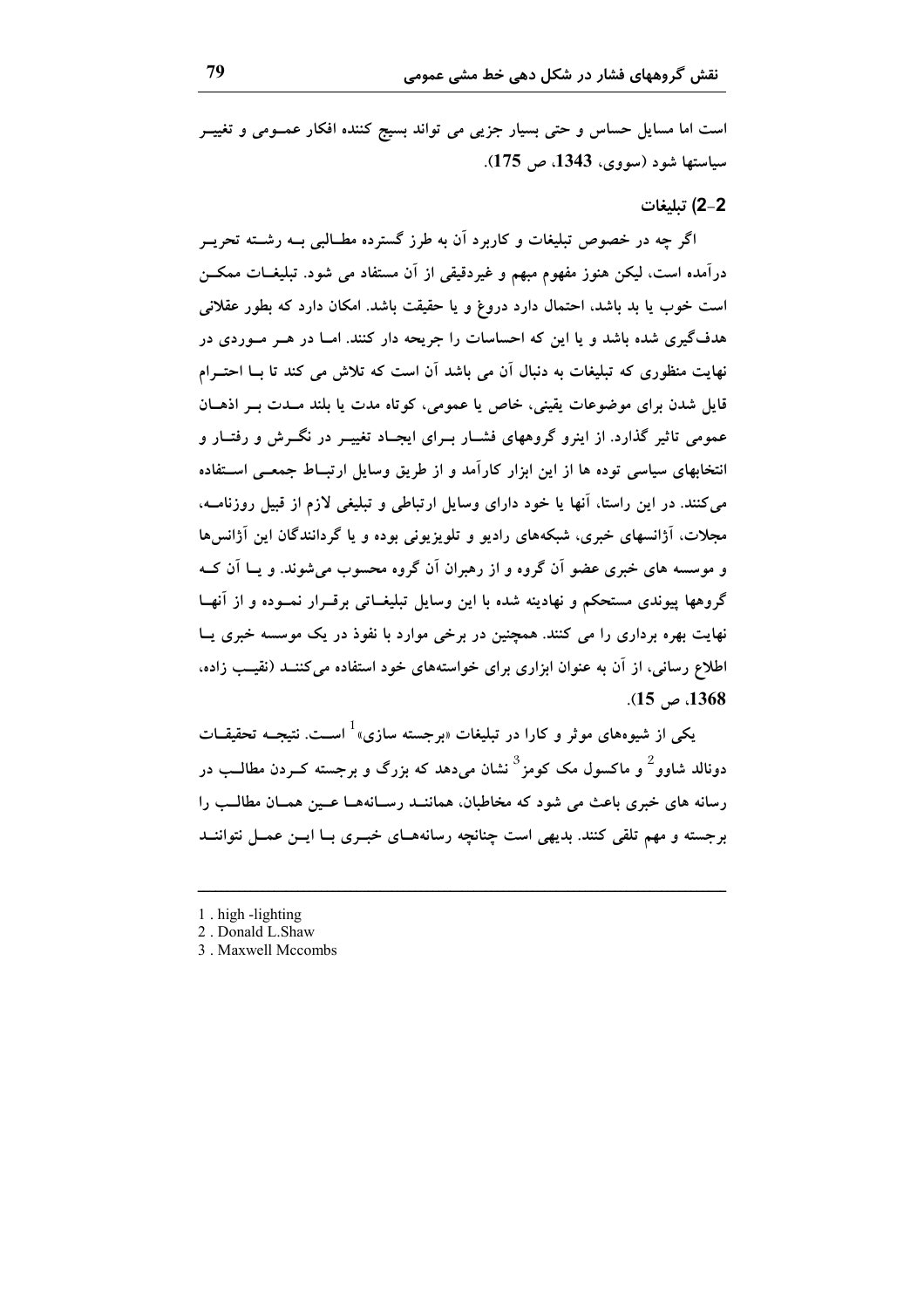تغییرات رفتاری قابل قبول در مخاطبان بوجود آورند، حداقل باعث تغییرات شناختی قابل ملاحظهای در مخاطبان خواهند شد. در واقع، در طی رقابتهــای سیاســی، رســانههــا در گزارشها و اخبار، میزان اهمیت موضوعات مهـم را مشـخص مـی کننــد و بــدین ترتیــب برجستگیهای رقابت را اعلام میکنند. برجستهسازی در مفهوم کلی آن عبـارت اســت از قابلیت رسانهها برای تاثیرگذاری در ذهن عامـه مــردم از طریــق برجســته کــردن وقــایع. گروههای فشار با در اختیار گرفتن چنین ابزارهایی می توانند بخوبی ایفای نقش کنند. ایــن که چه موضوعی، در چه اندازهای و یا در چه مقیاسی، برای چــه مخــاطبینی انتشــار یابــد توسط آنها تعیین می شود. این برجسته سـازی در هـر دو بعـد کمیـت و کیفیـت اعمـال میشود؛ چه در مورد افراد و چه در مورد وقایع، حوادث، و رخـدادهای سیاســی زیــرا از این طریق نیروی عظیمی را ایجاد نموده و به شکل غیرمستقیم ارادهٔ خود را از آستین آحاد مردم درآورده و سیاستگذاران را تحت فشار قرار می دهند تا به خواست ملت و به عبارت دقیق تر به خواست گروههای ذینفوذ تن در دهند. طبیعی است کــه پشــتوانه ایــن قـــدرت باورهای ایجاد شده یا احساسات برانگیخته شده در قالب شور جمعی توده هاست کــه بــه راحتی نمی توان آن را تغییر داد و حتی کنترل آن هم امری آسان نخواهــد بــود (شــاوو و مک کومز، 1373).

## خلاصه و نتیجهگیری

در این مقاله سعی شده مفهوم گروههای فشار تبیــین شــود و ســپس نقــش و نحــوه اثرگذاری این گروهها در شکل دهی خط مشی عمومی در جوامع مورد بررسی قرار گیرد. امروزه مطالعه گروههای فشار امری بسیار مهم جلوه می کند چرا کــه افــراد بــرای تــامین منافع و خواسته های خود در اتحادیه ها، سازمانها و … حضور یافتــه و بــه گروههــا روی میآورند تا ضمن افزایش قدرت خود از طریق گروه به اهداف خود دســت یابنــد. بــدین ترتیب گروههای فشار شکل می گیرند. گروه فشار تجمع سازمان یافته ای است که تــلاش می کند تا بر بعضی از وجوه سیاست و حکومت در جامعه تاثیر بگذارد. نظریه پردازان نیــز از زوایای مختلف به این گروهها نگریسته و طبقه بندیهای مختلفی از آن را بیان کرده انــد که برخی از این طبقه بندیها مورد بررسی قرار گرفت. اما هدفی که مقاله بیشتر به دنبال آن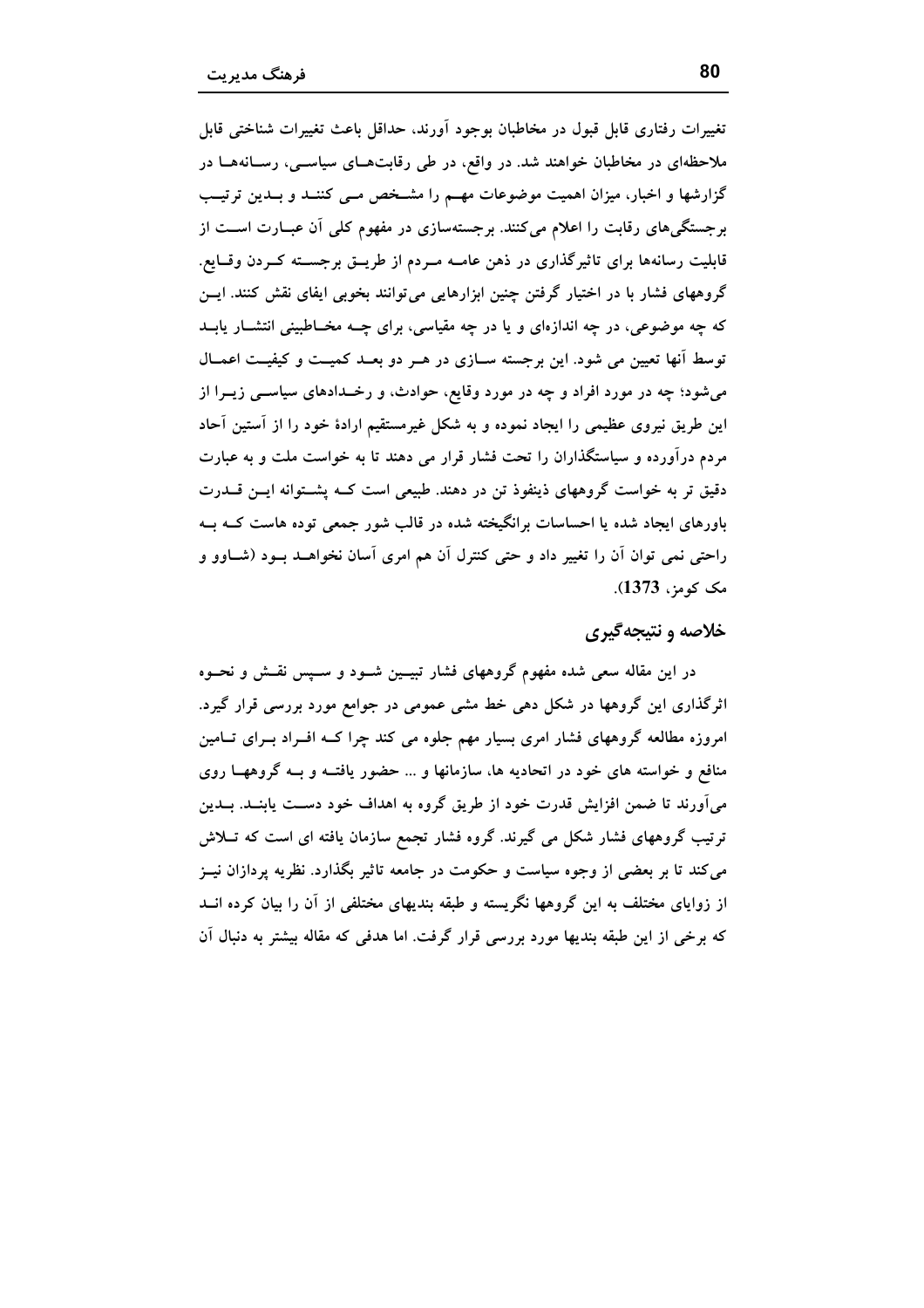بوده است نقش و نحوه اثرگذاری این گروهها در شکل دهی خـطمشــی عمــومی اســت. گروههای فشار از دو طریق در شکل دهی خط مشی عمومی اثر می گذارند. یکی از طریق مستقیم که بصورت اعمال لابی در سطح قدرت (قوای سه گانه) و یــا بصـــورت اقـــدامات خشونت آمیز از یک فشار ساده تا مرحله ترور و وحشت در جامعه صـورت مـیگیــرد. و دیگری از طریق غیرمستقیم که شامل آن دسته از فشارهایی است که گروههای فشار سعی می کنند بوسیله مردم، سیاستگذاران جامعه را تحت فشار قرار دهند. این اقدامات از طریــق تحریک و بسیج افکار عمومی و یا از طریق تبلیغات و با استفاده از وسایل ارتباط جمعــی نظیر روزنامهها، مجلات، رادیو و تلویزیون و غیره صورت میگیرد.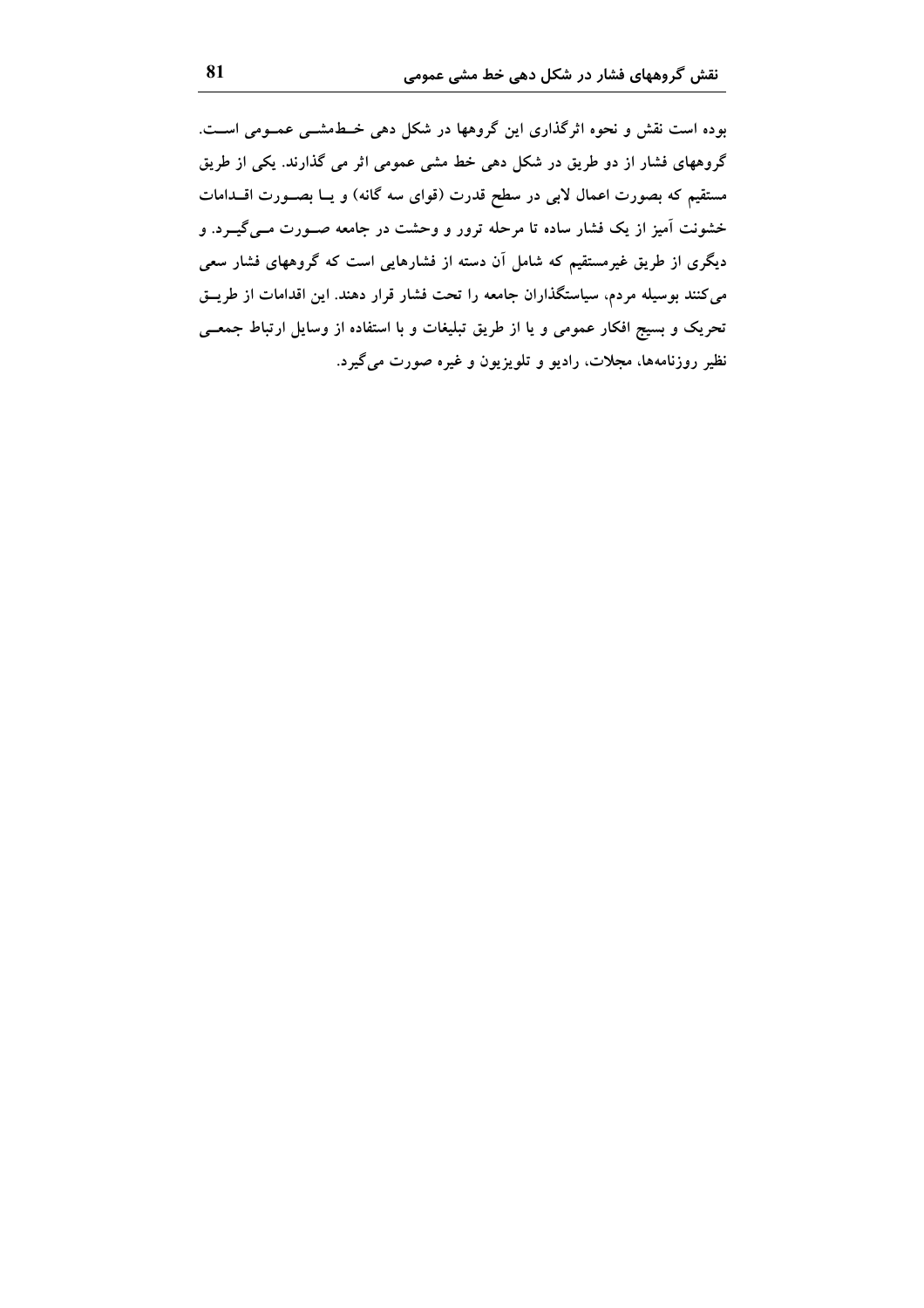منابع و مأخذ

- 1. الواني، سيد مهدي. 1369. تصميم گيري و تعيين خط مشي دولتي، تهران: انتشارات سمت.
- برتول، گاستون 1371. جامعه شناسی سیاسی، ترجمه هوشنگ فرخجسته. تهران: انتشارات شیفته.  $\mathbf{2}$ 
	- بيرو، آلن 1368. فرهنگ علوم اجتماعي، ترجمه باقر ساروخاني. تهران: انتشارات كيهان، ج 1.  $\boldsymbol{\mathcal{3}}$ 
		- يللو، روبر. 1370. شهروند و دولت، ترجمه ابوالفضل قاضي. تهران: دانشگاه تهران.  $\mathcal{A}$
- دال، رابرت. 1364. تجزيه و تحليل جديد سياست، ترجمه حسين مظفريان. تهران: انتشارات مترجم. 5
	- دوورژه، موريس. 1369. اصول علم سياست، ترجمه ابوالفضل قاضي. تهران: انتشارات اميركبير. .6
		- دوورژه، موريس. 1372. جامعه شناسي سياسي، ترجمه ابوالفضل قاضي. تهران: دانشگاه تهران.  $\cdot$ .7
			- سووي، اَلفرد. 1343. افكار عمومي، ترجمه جمال شيراني. تهران: سازمان كتابهاي جيبي. -8
- شاوو، دونالد؛ و مک کومز، ماکسول 18 شهرپور 1373. نقش وسایل ارتباط جمعـی در انتخابهــای - 9 سیاسی مردم امریکا، ترجمه محمدرضا نحوی و احمد جعفری چمازکنی. تهران: روزنامه اطلاعــات، شماره 20287.
- 10. نقيب زاده، احمد. آبان 1368. آفت هاى پنهان نظام دموكراسى، مجله اطلاعات سياسى- اقتصــادى، شماره 32 سال چهارم.
	- 11. Deshazo, J.R & Freeman, Jody. (2005), "*Public Agencies as lobbyists*, **Columbia law Review"**, Vol 105, N. 8, pp. 2217-2309
	- 12. Gedde, David S. Brahmasrene, Tantatape (1999). "The Role of Interest Groups in Products in products Liability law", The Journal of Managerial finance, Vol. 25, No. 3/4, pp.76-89
	- 13. Holcombe, R.G. (1995), "Interest Groups & The transition to *government growth*": 1870-1915, The cato Journal, Vol. 16.N.2, pp.175-199
	- 14. Keenan, Donald & Rubin, Paul H. (1988), "Shadow Interest Groups and Safety Regulation, International Review of law and Economic". Vol. 18, pp. 20-28
	- 15. Lindblom, C.E. (1980). The policy Making Process. N.J.Prentice-Hall.
	- 16. Lyon, Thomas P. & Maxwell, John.w. (2004), Interest Group lobbying and corporate strategy, Journal of Economics & Management strategy, Vol. 13, No.4, PP. 561-597
	- 17. Odegard, P.H.; Carr, R.k.; Bernstein, M.H. & Morrison, D.H. (1961). "American Government: Theory, politics and Constitutional Foundation". New York: Rinehart and Winston.
	- 18. Raj. Hans (1990), Comparative politics. Newdelhi: Surject publications.